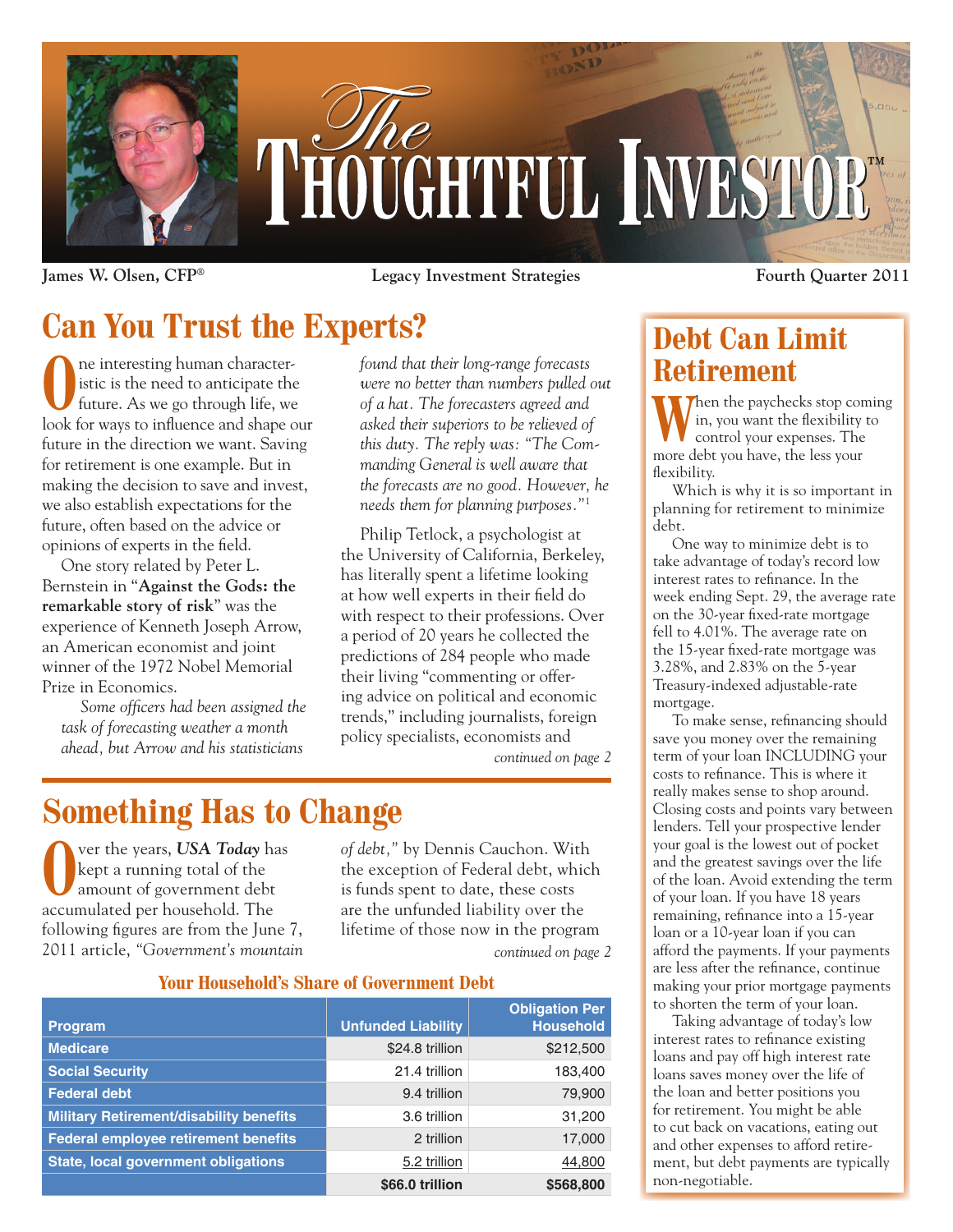## **The More Things Change the More They Stay the Same**

**Feeling discouraged with the direction of government, the new generation of politicians, the** tion of government, the new generation of politicians, the outlook for the financial market and the kids today? Well if it's any consolation, throughout history, people have felt much the same, and yet we seem to muddle through. The good old days are typically the good old days only when looking through the haze of time. With that thought, we present quotes from the past that sound much like the concerns of today.

*"Now more than ever before, the people are responsible for the character of their Congress. If that body be ignorant, reck-* *less and corrupt, it is because the people tolerate ignorance, recklessness and corruption. If it be intelligent, brave and pure, it is because the people demand these high qualities to represent them in the national legislature."* ~ James Garfield, the twentieth president of the United States, 1877

*"George Washington is the only president who didn't blame the previous administration for his troubles."* ~Author Unknown

*"The hardest thing in the world to understand is the income tax."* ~ Albert Einstein (1879-1950)

### **Can You Trust the Experts** *— continued from page 1*

intelligence analysts. By the end of the study, Mr. Tetlock had quantified 82,361 predictions. How did the experts do? The vast majority of the predictions were worse than random chance. Post graduate degrees offered no advantage. Famous experts tended to do the worst.

Where did these individuals go wrong? According to Mr. Tetlock the main reason was overconfidence. Convinced that they were right, the experts ignored evidence suggesting they might be wrong. Another important bias is that most experts find it very difficult to make a negative prediction. Fear of "crying wolf" may be part of the reason, but there is also a desire to please the audience and be re-elected, or asked to speak again. Another important cognitive bias, Mr. Tetlock points out, is that most of us find it very difficult to change our minds.

Overconfidence and "confirmation bias," where experts ignore evidence suggesting they are wrong, are of particular concern to investment advisers. With the financial security of our clients at risk, we can't afford to become "prisoners of our preconceptions," as Mr. Tetlock puts it. This is one reason why active management relies heavily on technical analysis and

mathematical relationships within the financial markets. Our goal is objectivity and discipline. The most important information for an active manager is not where the market has been or where we believe it is going, but where it is today.

By setting very specific investment rules as to when an asset will be purchased or sold, or when it is safe to be invested in equities or bonds or a specific sector, or when a defensive posture is better, our goal is to avoid letting our biases influence our decisions. I may be right in my belief that the market will recover from its current malaise, but to base a client's portfolio on that belief ignores the consequences of being wrong. What if I am right on the market's direction but completely wrong on the duration of the problem?

Active management is risk management. As with all tools to limit risk, it can also result in lost opportunities if conditions change quickly. But without risk management, without basing investment decisions on where the market is today, the risk of a major drawdown impacting the client's future increases.

<sup>1</sup> Against the Gods, Peter J. Bernstein, page 203.

*"Those who expect to reap the blessings of freedom must, like men, undergo the fatigue of supporting it." ~* Thomas Paine (1737-1809)

*"October: This is one of the peculiarly dangerous months to speculate in stocks. The others are July, January, September, April, November, May, March, June, December, August and February."* ~Mark Twain (1835-1910)

*"Education: the inculcation of the incomprehensible into the indifferent by the incompetent." ~* John Maynard Keynes (1883-1946)

*"I see no hope for the future of our people if they are dependent on the frivolous youth of today, for certainly all youth are reckless beyond words. When I was a boy, we were taught to be discrete and respectful of elders, but the present youth are exceedingly wise and impatient of restraint." ~* Written over 2000 years ago by the Greek poet Hesiod

### **Something Has to Change** *— continued from page 1*

as workers and retirees. To meet the promises made by federal, state and local governments, each household in the U.S. will owe \$568,800 over the next 20-30 years. And that is most likely an underestimate.

If you pay income taxes…it gets worse.

Under our current tax system, roughly 45% of households pay no income taxes, although they may be contributing to Medicare and Social Security via payroll taxes. That puts the obligation for unfunded government liabilities on the remaining 55% of households, upping their burden to in excess of \$1 million per income-taxpaying household.

One option of paying government liabilities – soak the rich – runs into a problem in that the rich pay the most in taxes on capital gains, not income. In the past higher tax rates have resulted in less capital gains to tax.

The intractable problem is excessive debt. Something has to change.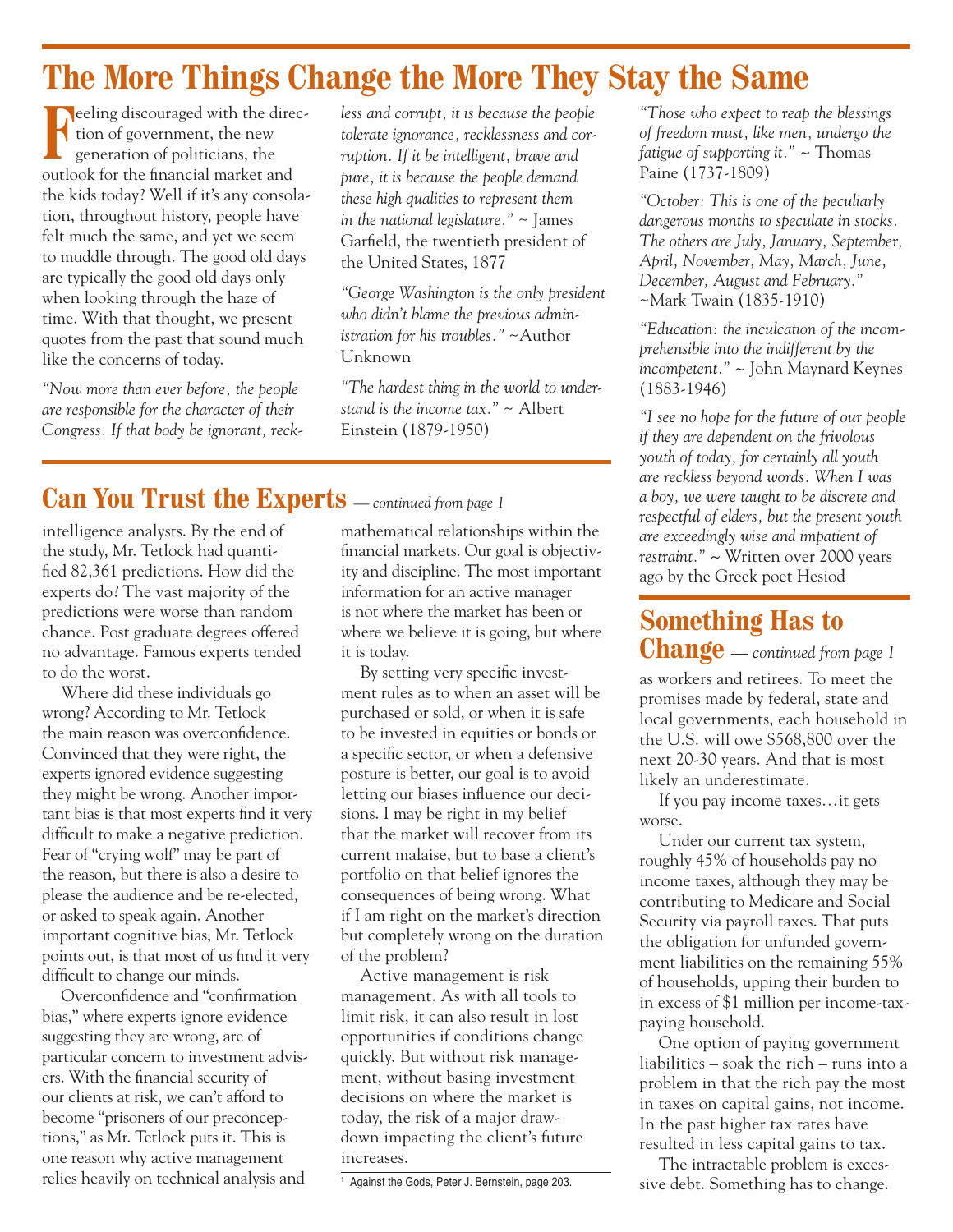## **The Problem with Correlation**

**T** The most widely acclaimed investment management theory is Modern Portfolio Theory, introduced by Harry Markowitz in a 1952 article "Portfolio Theory. " MPT's primary contribution to investment theory was the use of diversification to reduce portfolio risk. By diversifying among assets with low correlation – meaning the assets' values tended to move in opposite directions, one declining while the other is increasing and vice versa – MPT maintained that risk, or the likelihood of major draw downs in the portfolio would be reduced.

The optimal portfolio was thus calculated using an Efficient Frontier to determine the ideal portfolio mix to achieve the best performance at the lowest risk.

In understanding the value of MPT, it is important to understand what the theory does not do. MPT is designed to deal with **unsystematic risk** – the possibility that an investment or a category of investments will decline in value without having a major impact upon the entire market. Diversification typically does not protect against **systemic** risk or market risk – the possibility that the entire market and economy will show losses negatively affecting nearly every investment.

The problem with the Efficient Frontier is that correlations change making the optimal portfolio a moving target. In the graphic above, Rydex Investments calculated the Efficient Frontier over the decades from 1960 through 2008 based on 10% increments of an equity bond portfolio. In each decade, the optimal portfolio is considerably different.

But correlations really change when markets make dramatic declines. In virtually all recent declines, sectors across the board have fallen. The graph to the right shows how correlations increased in 2008 between asset groups typically considered non-correlated resulting in very similar returns:

### **The Shifting Frontier – 1960-2008**

**Efficient frontier of equity and bond portfolios illustrated in 10% increments**



*Calculated by Rydex Investments using information and data presented in Ibbotson Investment Analysis Software. All rights reserved. Used with permission. Standard deviation (risk) is a statistical measure of the historical volatility of an investment that measures the extent to which numbers are spread around their average. Equity returns are based on the S&P 500 index, including the reinvestment of dividends and adjusted for inflation. Bond returns are based on the Ibbotson Long-term Government Bond index with dividends reinvested, adjusted for inflation. Both indexes are unmanaged and cannot be invested in directly. Past performance is no guarantee of future results.*



S&P 500

MSCI index of major markets in Europe, Asia and Australia

- MSCI emerging-markets index
- Real-estate investment trusts
- High-yield bonds
- Commodities

*Index returns are for illustrative purposes only and do not represent actual performance of an account. Past performance does not guarantee future results. One cannot invest directly in an index. Index performance returns do not reflect any management fees, transaction costs or expenses, the incurrence of which would have the effect of decreasing indicated historical performance results.*

In August 2011, the *Wall Street Journal* reported that "macro issues such as the solvency of European countries and fears of a global economic slowdown have overshadowed fundamental differences between companies. The consequence is that stocks are moving in tandem, indicating a high degree of correlation."1 Perfect correlation, meaning investments are moving lockstep, is 1. In early September 2011, the stocks of the S&P 500, which are supposed to represent a broad spectrum of industries, had reached a correlation of .81.

When investments begin moving in tandem, MPT fails when risk management is needed most, in times of the greatest risk.

<sup>1</sup> Traders Seek Salvation From Correlation, John Jannarone, Wall Street Journal, August 29, 2011

<sup>2</sup> Failure of a Fail-Safe Strategy Sends Investors Scrambling, Tom Lauricella, Wall Street Journal, July 10, 2009